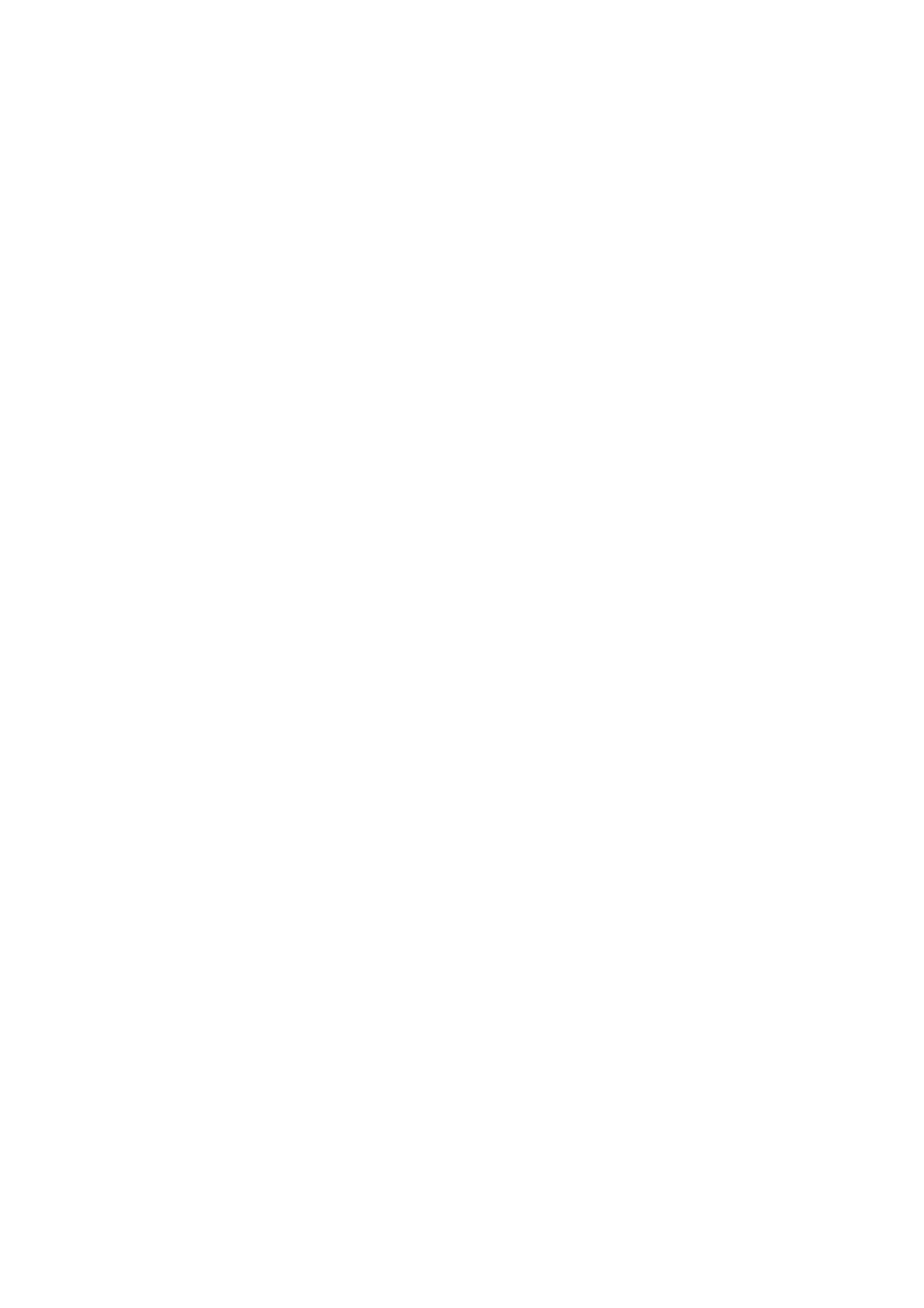## **Contents**

| <b>Summary</b> |       |                                                                                                                 | 5  |  |  |
|----------------|-------|-----------------------------------------------------------------------------------------------------------------|----|--|--|
|                |       |                                                                                                                 | 6  |  |  |
|                |       |                                                                                                                 |    |  |  |
|                |       |                                                                                                                 |    |  |  |
|                |       |                                                                                                                 |    |  |  |
| $2.3$ Goal     |       |                                                                                                                 |    |  |  |
|                |       |                                                                                                                 |    |  |  |
| 2.5            |       |                                                                                                                 |    |  |  |
|                |       |                                                                                                                 |    |  |  |
|                |       |                                                                                                                 |    |  |  |
|                |       |                                                                                                                 |    |  |  |
|                |       | 2.5.4 Allocations 2.5.4 Allocations 2.5.4 Allocations 2.5.4 Allocations 2.5.4 Allocations 2.5.4 Allocations 2.5 |    |  |  |
|                |       |                                                                                                                 |    |  |  |
|                |       |                                                                                                                 |    |  |  |
|                | 3.1.1 |                                                                                                                 |    |  |  |
|                |       | 3.1.2 Application 11                                                                                            |    |  |  |
|                |       |                                                                                                                 |    |  |  |
|                |       |                                                                                                                 |    |  |  |
|                |       |                                                                                                                 |    |  |  |
|                |       |                                                                                                                 |    |  |  |
|                |       |                                                                                                                 |    |  |  |
|                |       |                                                                                                                 |    |  |  |
|                |       | 4.1.2 Application 15                                                                                            |    |  |  |
|                |       |                                                                                                                 |    |  |  |
|                |       |                                                                                                                 |    |  |  |
|                |       |                                                                                                                 |    |  |  |
|                |       |                                                                                                                 |    |  |  |
|                |       |                                                                                                                 |    |  |  |
|                |       | 5.1.2 Analysis of the Sources and Causes of Environmental Impacts __________________________________ 18         |    |  |  |
|                |       |                                                                                                                 |    |  |  |
|                |       |                                                                                                                 |    |  |  |
|                | 20    |                                                                                                                 |    |  |  |
|                |       | 6.3 Results                                                                                                     | 20 |  |  |
|                |       |                                                                                                                 | 22 |  |  |
|                |       |                                                                                                                 |    |  |  |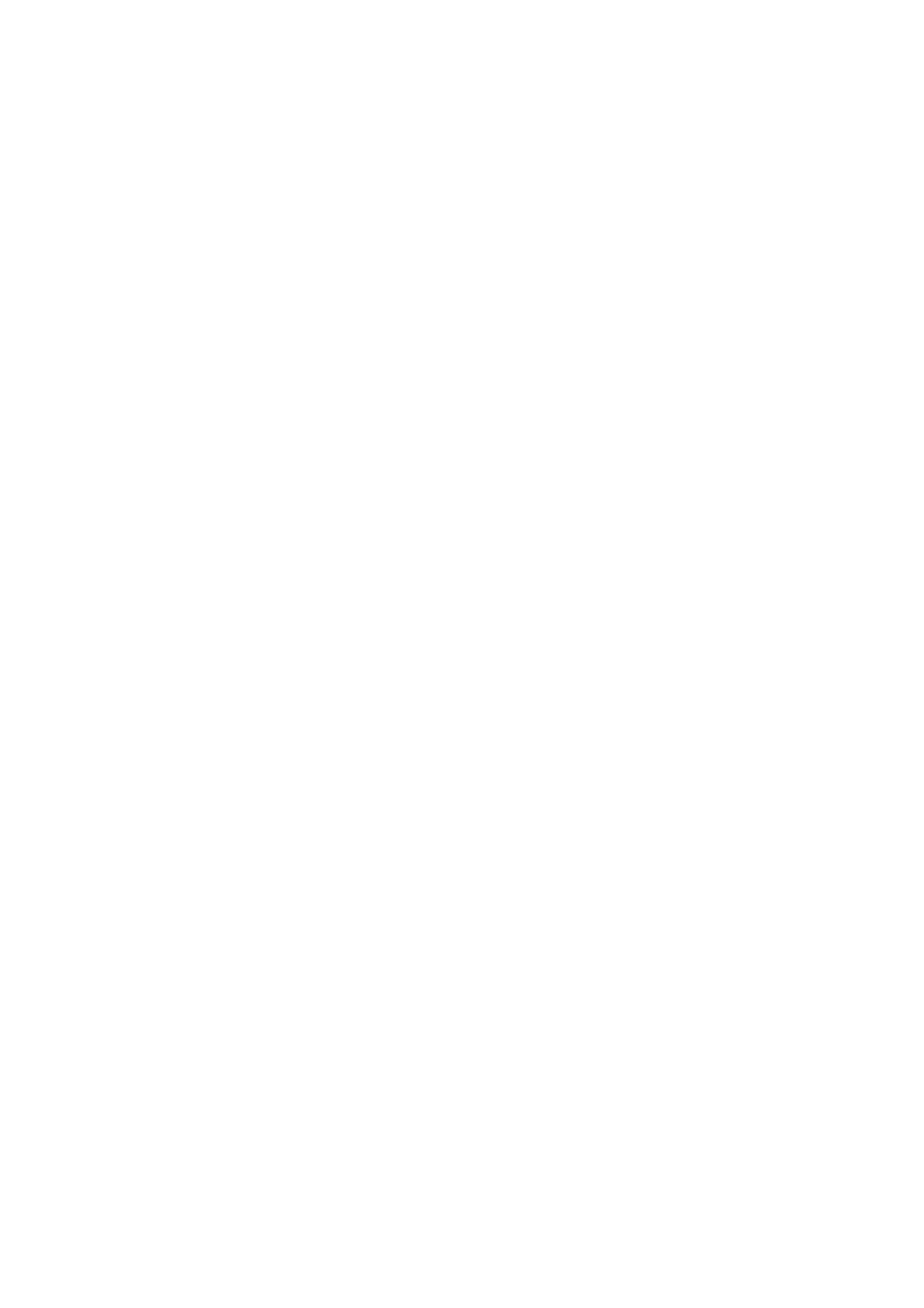## **Summary**

Fixit AG, in association with EMPA, has developed the first high performance insulating plaster, Fixit 222, which, due to the addition of Aerogel, provides twice the insulating value of currently marketed brands of plaster. This means that old buildings, and historical and heritage-protected structures, can now be renovated for energy saving purposes, without infringing the quality of the architectural detail of the walls.

The goal of this LCA is to calculate the environmental footprint for the whole life cycle of Fixit 222 High Performance Insulating Plaster and to provide answers to related questions from customers. To be able to draw conclusions about the effective environmental benefits of the insulation, the grey energy of Fixit 222 was compared to the benefits deriving from energy savings for heating a building.

This study is based broadly on the guidelines of the ISO 14040 standard; the procedure meets the principal requirements of these standards. At certain points, such as the application of the total aggregate method, this study exceeds the standard's prescriptions.

Table 1 lists the environmental impacts resulting from the LCA calculations:

| <b>Impact Category</b>                      | 1 kg Fixit 222     | Unit                      |  |
|---------------------------------------------|--------------------|---------------------------|--|
| Global Warming Potential                    | $4.27 \pm 10 \%$   | kg CO <sub>2</sub> equiv. |  |
| <b>Cumulated Energy Demand</b>              | $66.9 \pm 12 \%$   | MJ equiv.                 |  |
| <b>Acidification Potential</b>              | $0.0137 \pm 18$ %  | mol H+ equiv.             |  |
| <b>Eutrophication Potential Terrestrial</b> | $0.0313 \pm 16$ %  | mol N equiv.              |  |
| Eutrophication Potential Freshwater         | $0.00018 \pm 52$ % | kg P equiv.               |  |
| <b>Eutrophication Potential Marine</b>      | $0.00310 \pm 14$ % | kg N equiv.               |  |
| Ozone Creation Potential                    | $0.00885 \pm 16$ % | kg NMVOC equiv.           |  |

#### **Table 1: Impacts of 1 kg Fixit 222 Aerogel High Performance Insulating Plaster**

The LCA data was weighted according to the Ecological Scarcity Method 2013, and a relevancy analysis shows that the light-weight additives contribute 85 % to the environmental footprint.

With additional grey energy calculations, combined with energy savings due to insulation benefits for a standard wall system, calculations for a 5 cm thick layer of Fixit 222 result in an energy payback time of 2.9 years. Over the assumed serviceable life of 40 years, the cumulative net energy saving amounts to 2,400 kWh/m², or around 240 litres of heating oil per m² wall surface area.

–

This report has been prepared with all reasonable care by Carbotech AG, on the basis of the documents and material made available to us, within the limits stipulated contractually with the client, and related agreements regarding resources employed. There may in time be changes to the bases for the assessment method used in this report. The conclusions therefore cannot be considered valid without reservation, and may be used by the client exclusively at their own risk. Publications drawing on the contents of this report, referring to only partial results and conclusions, out of context of the entire report, are not allowed. In particular, such publications may not make reference to this report as the source, and no association between this report and Carbotech AG shall be made. For claims outside the above framework, we waiver all and any liability towards the client and third parties. This report has been prepared exclusively for the client, and we accept no responsibility for third parties who acquire knowledge about this report or any part thereof.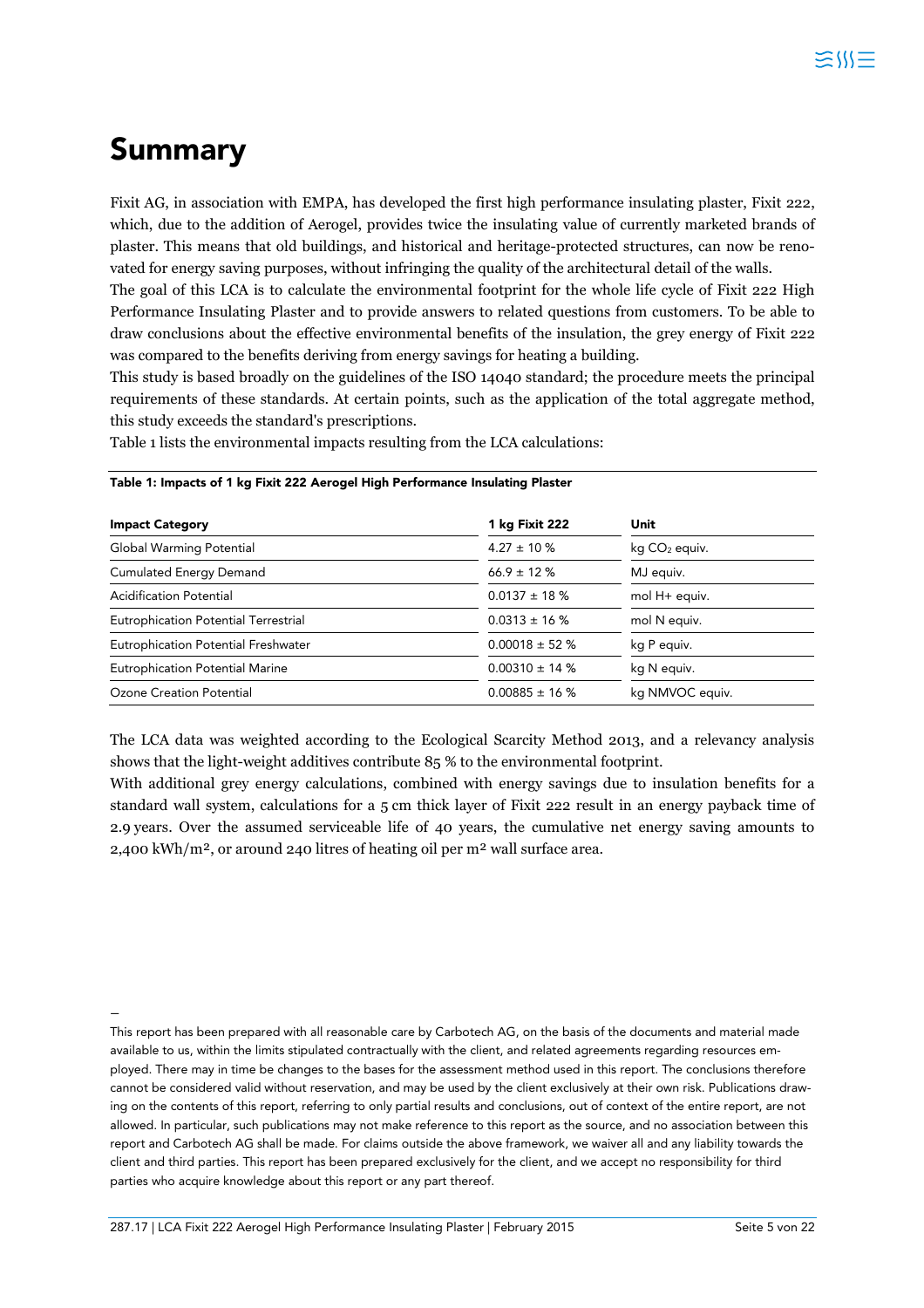## **1 Background and Mandate**

A building erected in the middle of 1975 required approximately 22 litres of heating oil per heated square metre. In 2005, the same heating could be achieved with 7–9 litres of heating oil (Mühlethaler and Jordi, 2011). This consumption can be reduced even further, and the 2008 Cantonal Model Regulations for the Energy Sector (Konferenz Kantonaler Energiedirektoren, 2008) currently set the maximum consumption level at 4.8 litres heating oil equivalent (incl. hot water). These figures demonstrate that much has happened in the field of heating insulation of houses in the past 30 years, and that for older buildings there is a large catch-up demand. When one considers that space heating accounted for 33 % of the energy consumption in Switzerland in 2013 (not including district, environmental and solar heating) (Kemmler et al., 2013) then it quickly becomes apparent that there is a high savings potential in Switzerland in the field of energy renovation.

It is precisely with old and listed buildings that a standard external insulation with insulating panels is not possible. Either this would ruin the overall look, which is the purpose of the buildings' protection, or corners, edges and rounded segments make the use of insulating panels too difficult. In these cases, the use of insulating plaster for external and/or internal insulation is required. A conventional plaster, however, compared to standard insulating panels, has the disadvantage that the thermal insulating value for the same layer thickness is significantly inferior.

Fixit AG, in association with EMPA, has developed the first High Performance Insulating Plaster, which, due to the use of the Aerogel insulating additive, provides twice the insulating performance as other marketavailable plasters. Old buildings, and buildings or monuments under historical and heritage protection classification, can therefore be renovated for energy saving, without losing any of the architectural details of the walls.

In order to be able to answer questions related to the environmental impact of Fixit 222 High Performance Insulating Plaster, Carbotech AG was commissioned to analyse the environmental footprint<sup>1</sup> of the product through an LCA, life cycle assessment.

In order to be able to make statements about the effective environmental impacts of the plaster, the primary energy consumption during production, use and disposal - i.e. the grey energy - of the plaster, was compared to the energy saved whilst heating the building.

It needs to be mentioned at this point that Carbotech AG has no interests in the involved companies, nor is it in any way dependent on them, or vice-versa. The conditions for the conduct of a neutral LCA are therefore satisfied. For confidentiality reasons, the documented level of detail, and with it the transparency, is limited.

 $\overline{a}$ 

<sup>1</sup> The environmental footprint is a calculated or otherwise determined value for the environmental impact of a product (or other system) over its whole life cycle.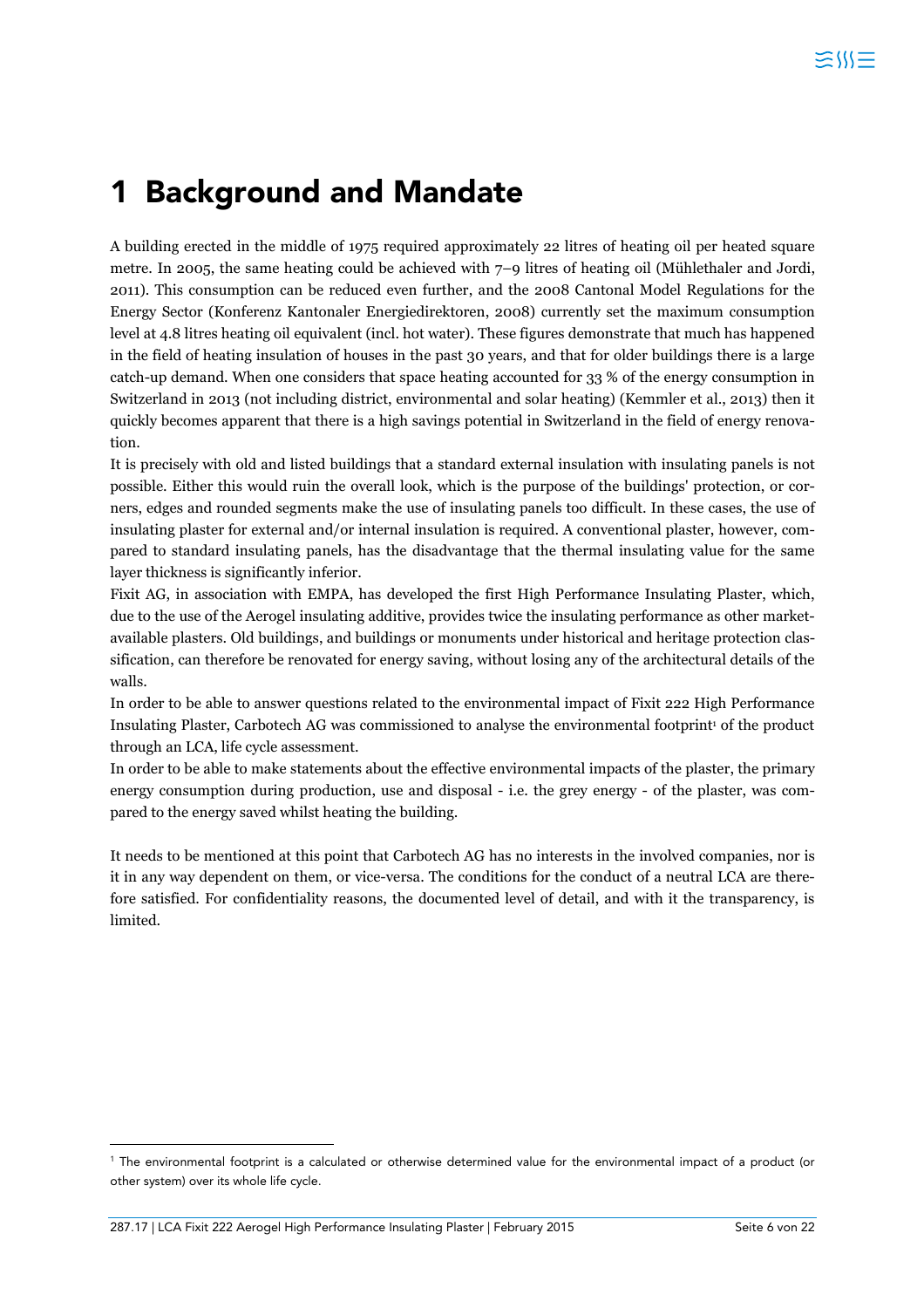## **2 Method**

An LCA is the most comprehensive and informative method for assessing the environmental impact of products and systems. For this reason, this method was used to determine the environmental impact of the plaster in question.

This chapter describes the method used, the procedure, the data employed, and any underlying assumptions.

## **2.1 General Description of Life Cycle Assessing**

The LCA (Life Cycle Assessment) is a method for calculating and assessing the impacts of human activities on the environment, from which optimizing potential can be derived. Due to the complexity of nature and the global economic system, it is not sufficient to consider only individual problematic substances or local effects. Due to the demand for a comprehensive assessment, the methodology must meet the following requirements:

- account as broadly as possible for the different types of environment impacts
- cover the entire life cycle
- quantification of the environmental impacts
- assessment of the various impacts as a basis for decision-making
- gain scientific supporting evidence for greater reliability and acceptance.

The LCA is the method which today best fulfils these requirements. The results of the LCA can be used:

- as decision-making support for various alternatives
- to determine the relevant impacts
- in strategic planning for the calculation of optimizing potential
- for the calculation of major influencing factors
- in the evaluation of measures
- to derive recommendations for action.

## **2.2 LCA Procedures**

After the questions and system to be investigated have been defined, the goods, materials and energy flows, as well as the resource demands, are determined. Finally, the impacts on the environment are determined by means of chosen indicators, which describe these impacts. With the aim of reducing the results to a single figure, and thereby make the interpretation possible, or at least easier, the assessment of the various environmental impacts can be weighted accordingly.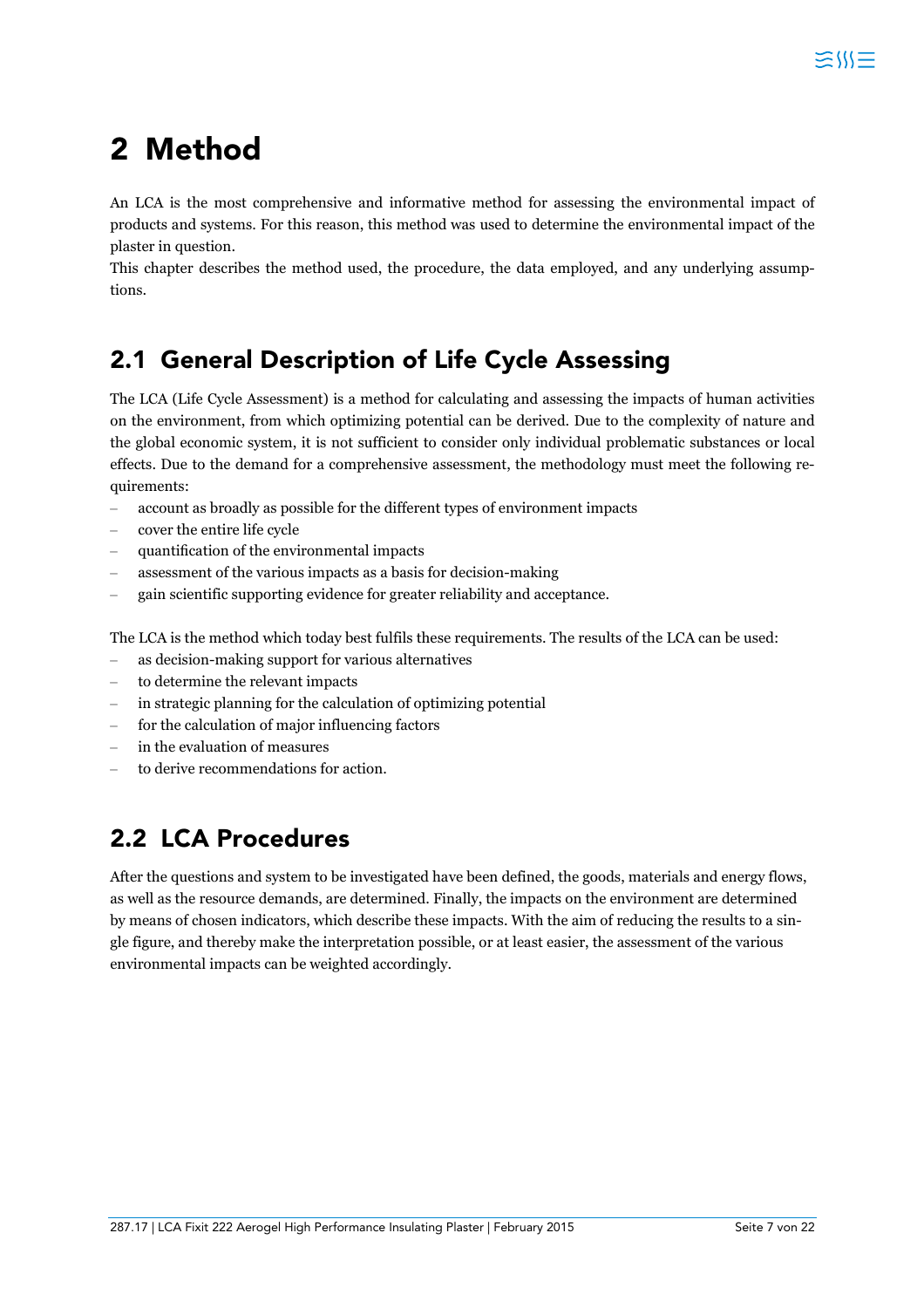As described in ISO 14040 and ISO 14044 (ISO 14040, 2006; ISO 14044, 2006) an LCA involves the following steps:

- Definition of goal, scope and system boundaries (framework conditions)
- Determination of the relevant material and energy flows, as wells as resource demands (life cycle inventory)
- Calculation of the environmental impacts (impact assessment)
- Interpretation of the environmental impacts on the basis of the specified goal (impact analysis)
- Preparation of recommendations for measures (optimization)

As Figure 1 shows, this is not a linear process, rather an interactive fact-finding and optimization process.



This study is based primarily on the ISO 14040 standard. The procedure corresponds in the main points to its specifications, but in certain points, such as the use of total aggregate methods, this study goes beyond the standard's prescriptions.

### **2.3 Goal**

As mentioned in Chapter 1, this LCA has the aim of calculating the environmental footprint over the entire life cycle of Fixit 222 High Performance Insulating Plaster. In addition, the effective environmental benefit of the plaster will be assessed, for which the primary energy consumption during production, application and disposal of the plaster, is balanced against the reduction in environmental footprint due to building heating energy savings.

ミM三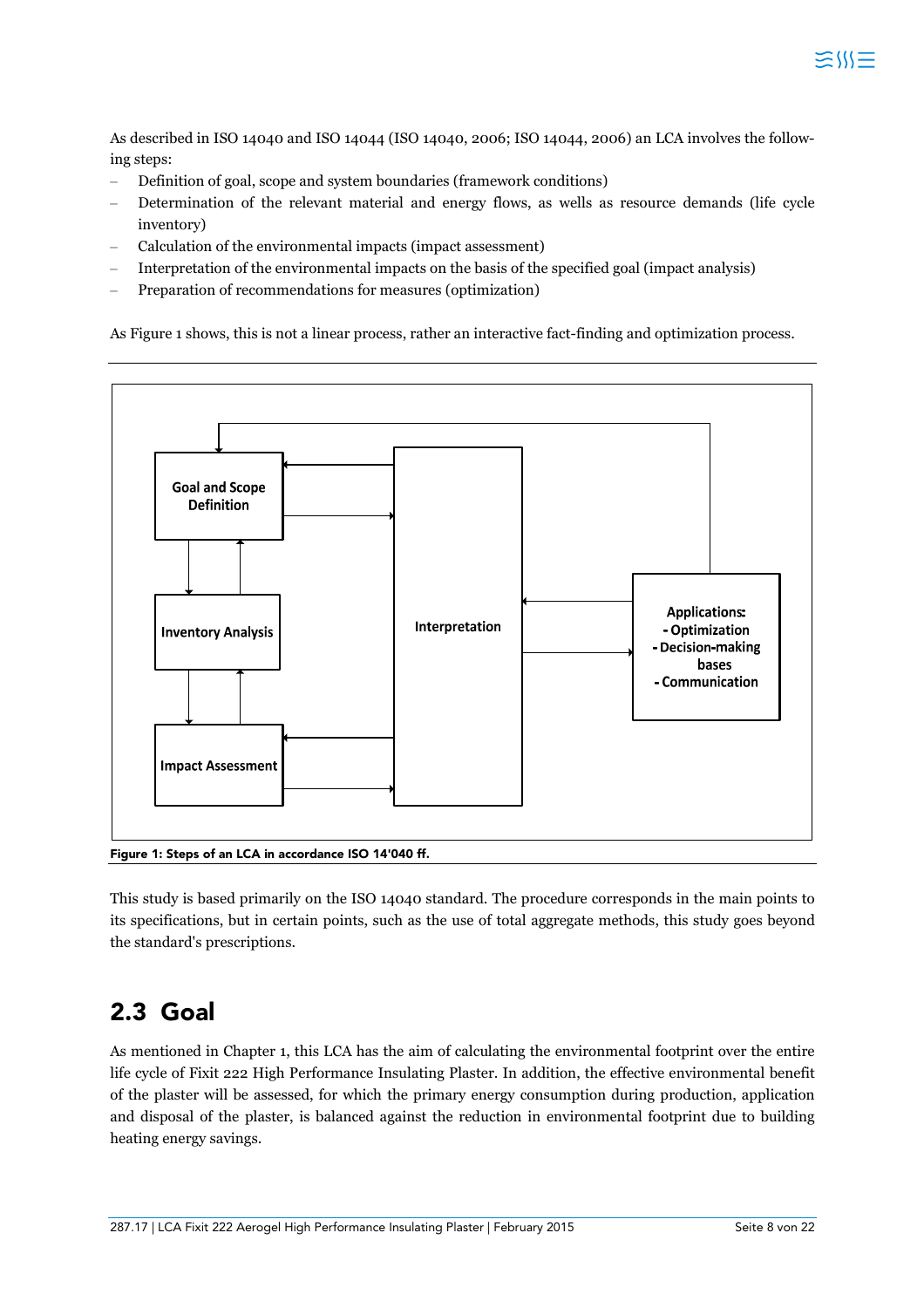## **2.4 Functional Unit**

1 kg Fixit 222 is set as the functional unit.

### **2.5 System Boundaries**

The LCA considers the potential environmental impacts of a product over its entire life cycle ("from the cradle to the grave"). Its scope encompasses from the extraction of raw materials, through processing to packaged goods, packaging, transport, use and onwards to disposal. For all of these phases, all of the environmentally related processes are determined and evaluated as far as possible.

#### **2.5.1 Life Cycle System Boundary**

The life cycle system boundary for this LCA covers all related emissions and resource consumption during production, use and disposal of the plaster. These cover the following parameters (see also Figure 2):

- raw materials
- additives
- energy consumption
- transport
- disposal

The results per functional unit are then calculated and presented for the entire life cycle, up to and including disposal. The use phase, which has the aim of saving on heating energy, is dependent on local conditions in the plastered buildings, and consequently is not included in the LCA results (in accordance with the Ecoinvent Quality Guidelines (Version 2.2)). As extension of this LCA, a calculation of the energy payback time of the grey energy is given in a separate chapter (see Chapter 6).

Not taken into account are the dust accumulations during production and application of the High Performance Insulating Plaster Fixit 222, which, if workplace regulations are maintained, present no hazard for human health. In addition, the costs for removal of the plaster at the end of its serviceable life are not calculated, as they are considered insignificantly small. In the case of a complete demolition of a building, the additional costs are practically zero.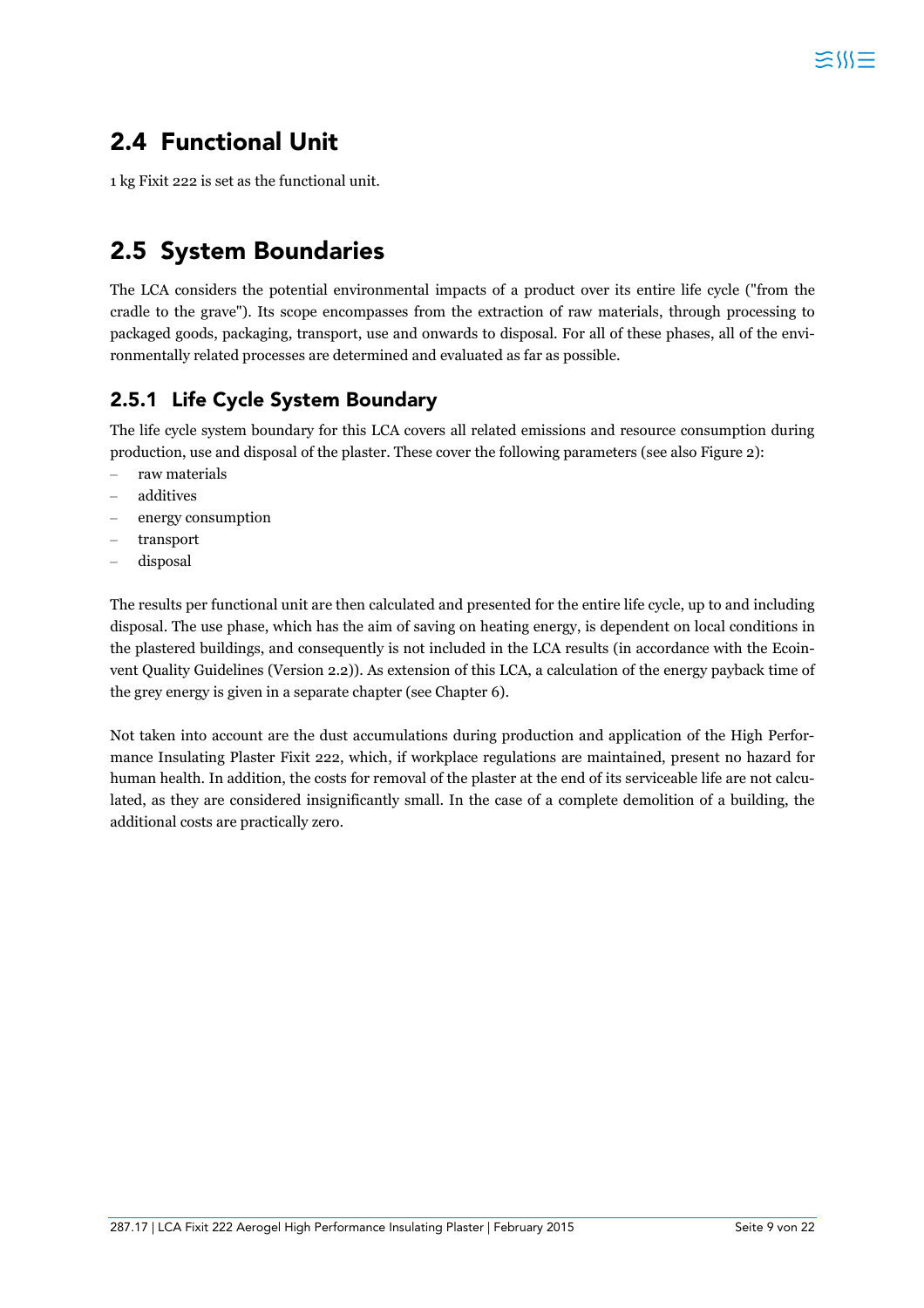

#### **2.5.2 Temporal System Boundary**

The specific data obtained from the plaster manufacturer, and the producer of the Aerogel (as primary preprocess), reflects the production situation in 2013. The inventory data is therefore up-to-date for the life cycle, and meets the corresponding quality requirements. For less important background data (process data, life cycle inventory), the LCA standard database Ecoinvent V2.2 (ecoinvent, 2010) was used.

#### **2.5.3 Spatial System Boundary**

The plaster is manufactured in Switzerland. As power mix for the manufacture phase, the corresponding Swiss supply-mix was used. For background data (life cycle inventories, specific process data), as far as possible the local conditions of the corresponding production location, state or international energy networks were taken into account.

#### **2.5.4 Allocations**

For the calculations of the environmental impacts of Fixit 222, no allocations were required.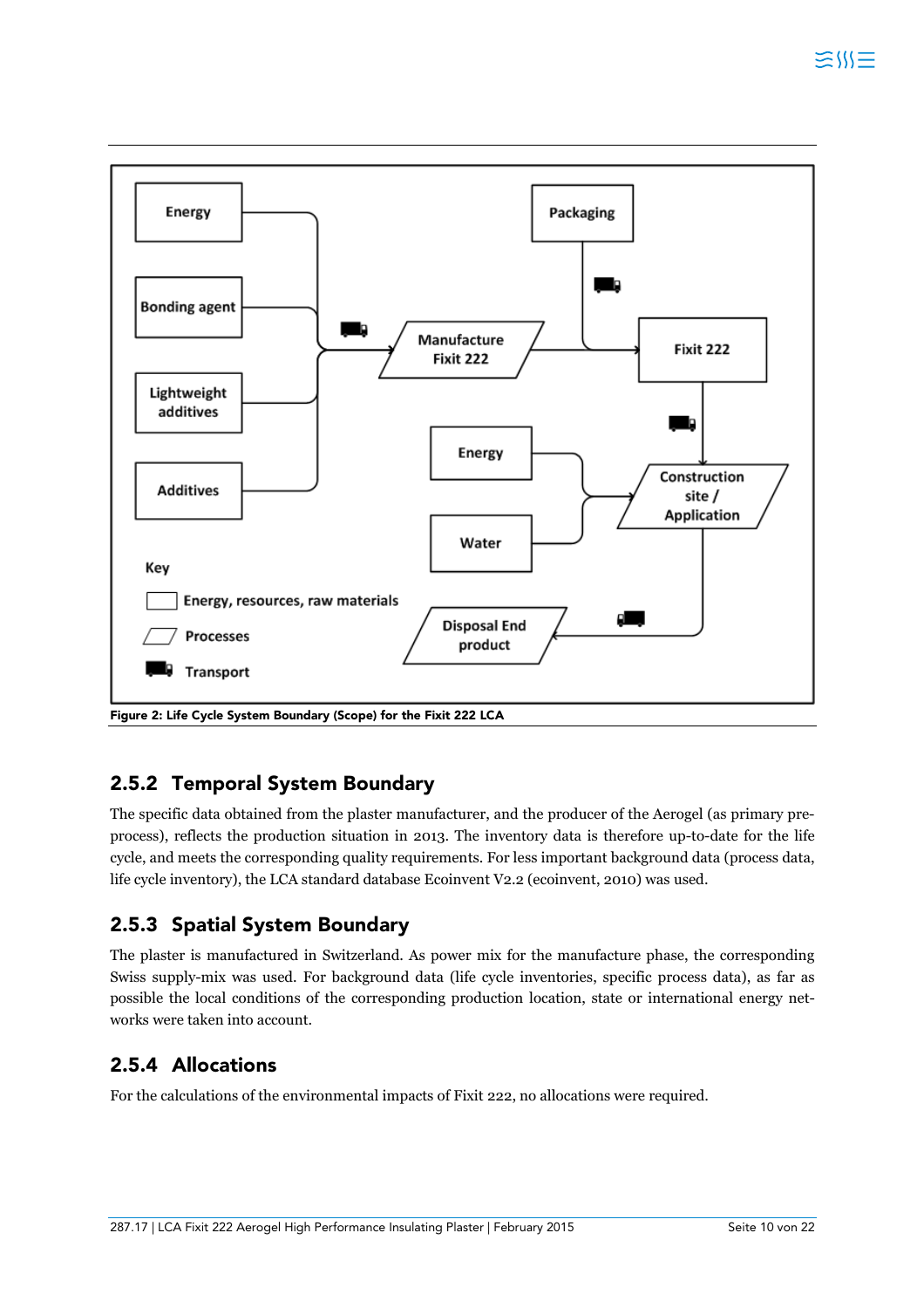## **3 Inventory Analysis**

### **3.1 Data Collection and System Modelling**

The standard data from Ecoinvent V2.2 was used as the basis for data for less relevant, upstream processes. The composition of Fixit 222 is confidential, so the data raised for the LCA are not published in this study report.

#### **3.1.1 Manufacture**

The data was obtained directly from the manufacturer, Fixit AG. The first rough assessment of the environmental impacts showed that the lightweight additive Aerogel made by far the greatest contribution to these results. For this reason, the Aerogel production data was also obtained directly from the manufacturer, and used in the calculations. This process data is also confidential, and consequently cannot be published in this study. According to the manufacturer's information, there are no direct pollutant emissions during the manufacture of the plaster. The necessary infrastructure was estimated. Since Aerogel is the only quantitatively relevant ingredient limited by its volume rather than its weight, the transport data was obtained directly from the suppliers. For all other transport, the Ecoinvent dataset with standard loads was used.

#### **3.1.2 Application**

For the mixing and application of the plaster, figures regarding water use and energy consumption were obtained from the plaster manufacturer. According to the manufacturer's information, there are no direct pollutant emissions during the application phase.

**Table 2: Energy and raw materials for the application of 1 kg Fixit 222 Aerogel High Performance Insulating Plaster**  Raw materials, energy data, assumptions and process applications

|        | <b>Description</b> | Quantity | Unit | <b>Assumption/comments</b>        | <b>Ecoinvent dataset</b> |
|--------|--------------------|----------|------|-----------------------------------|--------------------------|
|        |                    |          |      |                                   | description              |
| Energy | Electrical pow-    | 0.039    | kWh  | Power consumption of plaster-     | Electricity, low volt-   |
|        | er                 |          |      | making machine according to Fixit | age, at grid/CH          |
|        |                    |          |      | data                              |                          |
| Water  | Water              | 1.25     | kg   | Water consumption during mixing   | Tap water, at us-        |
|        |                    |          |      | of the plaster according to Fixit | er/RER                   |
|        |                    |          |      | data                              |                          |

For the transport of Fixit 222 from the manufacturer to the construction site, a standard transport model on the basis of the method description in Ecoinvent was used (Frischknecht et al., 2007).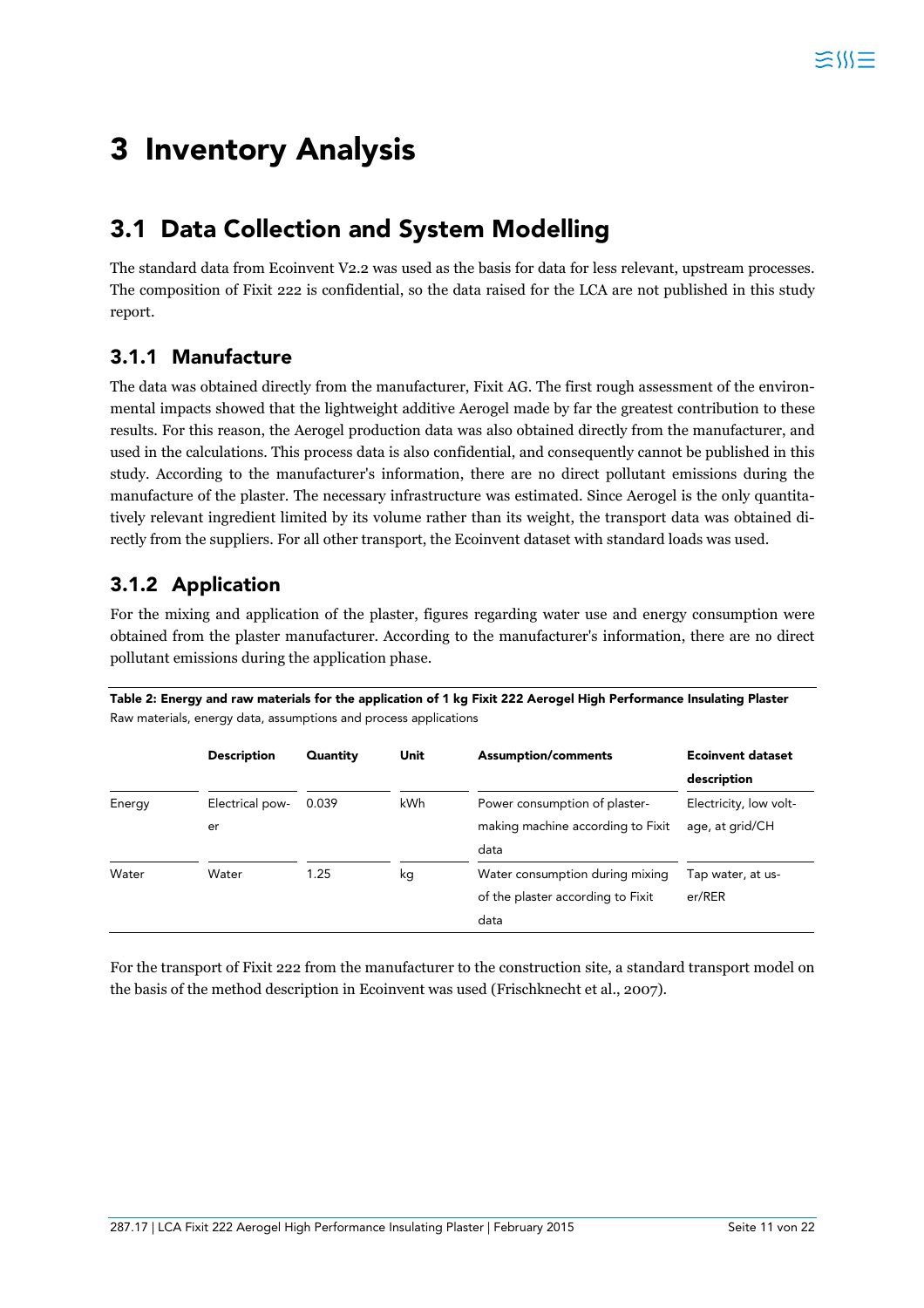#### **3.1.3 Use**

Once applied, the plaster requires no further energy, raw materials or other supplies. A lime plaster, however, absorbs carbon dioxide from the air during its long hardening process (carbonisation), explained in more detail in the following.

The first stage of the manufacture of hydrated lime (component of the plaster) is the burning of calcium carbonate (CaCO<sub>3</sub>), which produces quicklime by releasing CO<sub>2</sub>. The subsequent "slaking" in water produces slaked lime, or calcium hydroxide. This is added to the plaster as bonding agent, and the subsequent bonding process reabsorbs  $CO_2$  (see Figure 3). This absorption of  $CO_2$  from the air therefore reduces the  $CO_2$ footprint of the Fixit 222 plaster.

Since the bonding of hydrated lime is a very slow process, the delayed effect of the  $CO<sub>2</sub>$  absorption is reported separately.



**Figure 3: Calcium (lime) cycle** 

As mentioned previously in the System Boundaries chapter, the savings of primary energy for heating are not included in the calculations for the LCA results.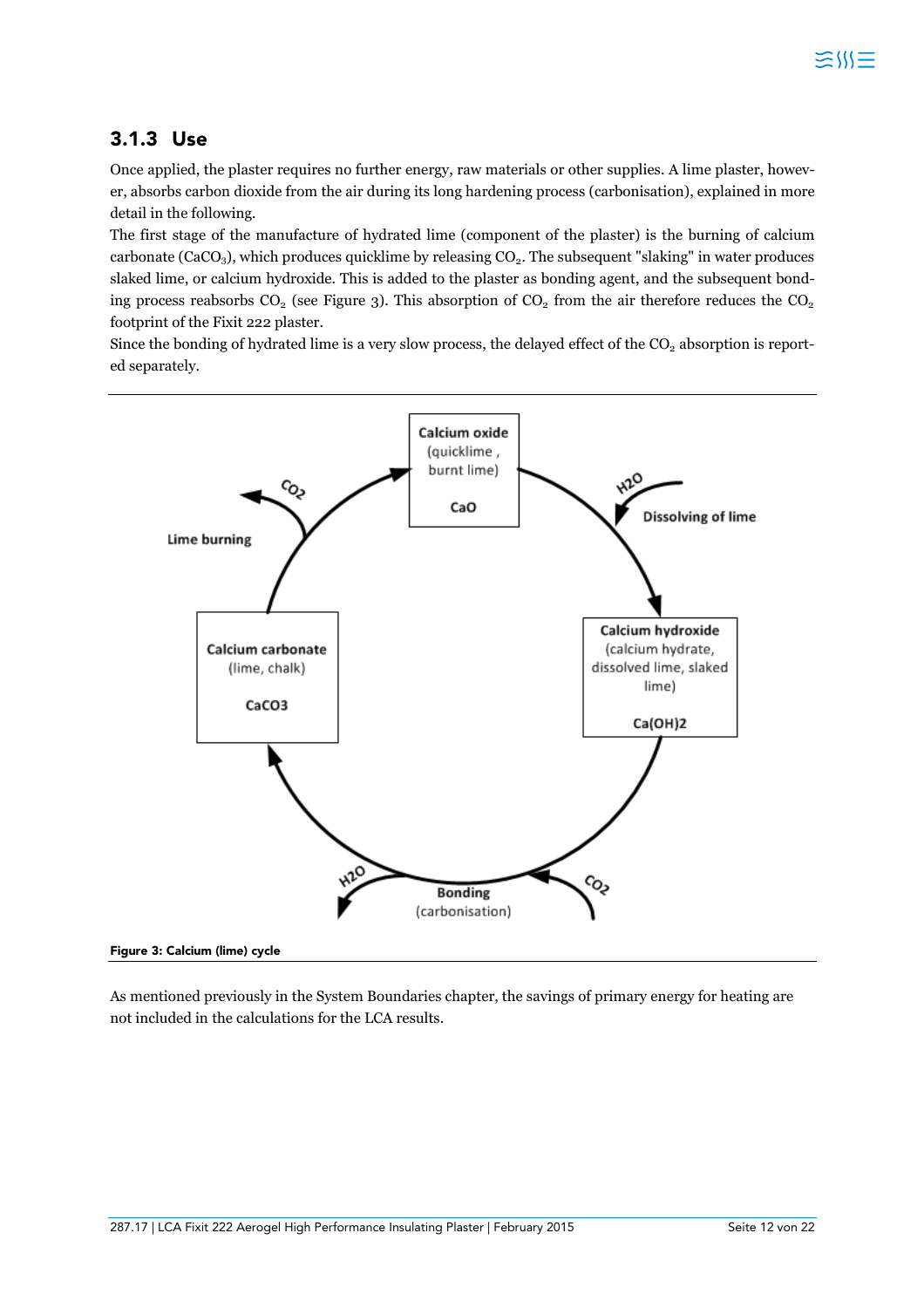#### **3.1.4 Disposal**

For a reclamation or re-use of plaster with lightweight additive Aerogel, there is no data from previous experience, since the product is new to the market. A rough assessment was made on the basis of a "Worst-Case Scenario", that all of the plaster is disposed of in an inert material landfill. It reveals that the disposal contributes insignificantly to the environmental footprint. For this reason, the described "Worst-Case Scenario" was retained for the LCA calculations.

**Table 3: Process attribution for the disposal of 1 kg Fixit 222 Aerogel High Performance Insulating Plaster**  Raw materials, energy data, assumptions and processes employed

|          | <b>Description</b> | Quantity | Unit | <b>Assumptions/Comments</b> | <b>Ecoinvent Dataset</b>          |
|----------|--------------------|----------|------|-----------------------------|-----------------------------------|
|          |                    |          |      |                             | description                       |
| Disposal | Inert material     | 1.1      | kg   | Dry plaster still contains  | Disposal, inert waste, 5 %        |
|          | disposal           |          |      | approx. 10 % bonded water   | water, in inert material landfill |
|          |                    |          |      |                             | /CH                               |

### **3.2 Calculation of the Life Cycle Inventory**

The Life Cycle Inventory was calculated using the LCA Software SimaPro 8 (PRé Consultants, 2014) and used in the Impact Assessment.

## **4 Impact Assessment**

In this stage, the Life Cycle Inventory was analysed for environmental impacts. This impact analysis was conducted as follows:

– Classification (sub-division according to impact)

The materials were grouped according to their various impacts on the environment.

– Characterisation (environmental impact calculation): the individual substances were weighted in accordance with their potential to do harm compared to a reference substance. From this was derived a damage potential for a specific environmental impact.

A number of different environmental impacts were selected according to the investigated processes and stated goal. For the purposes of this study, the following impacts were calculated:

- Global Warming Potential (GWP) Impact on the climate due to emissions from climate-influencing substances, such as carbon dioxide  $(CO<sub>2</sub>)$ , laughing gas  $(N<sub>2</sub>O)$  and methane  $(CH<sub>4</sub>)$ . These impacts were calculated according to IPCC for 2013, and included in this report (IPCC, 2014).
- Cumulated Energy Demand (CED) Grey energy or consumption of renewable and non-renewable energy resources. The calculation was done according to the method described in Ecoinvent Report No. 3 (Hischier et al., 2010).
- Acidification Potential

Contribution to acidification of ground and water, from compounds such as nitrogen oxides and sulphur dioxide. The calculation was done on the basis of the Accumulated Exceedance Method (Posch et al., 2008; Seppälä et al., 2006).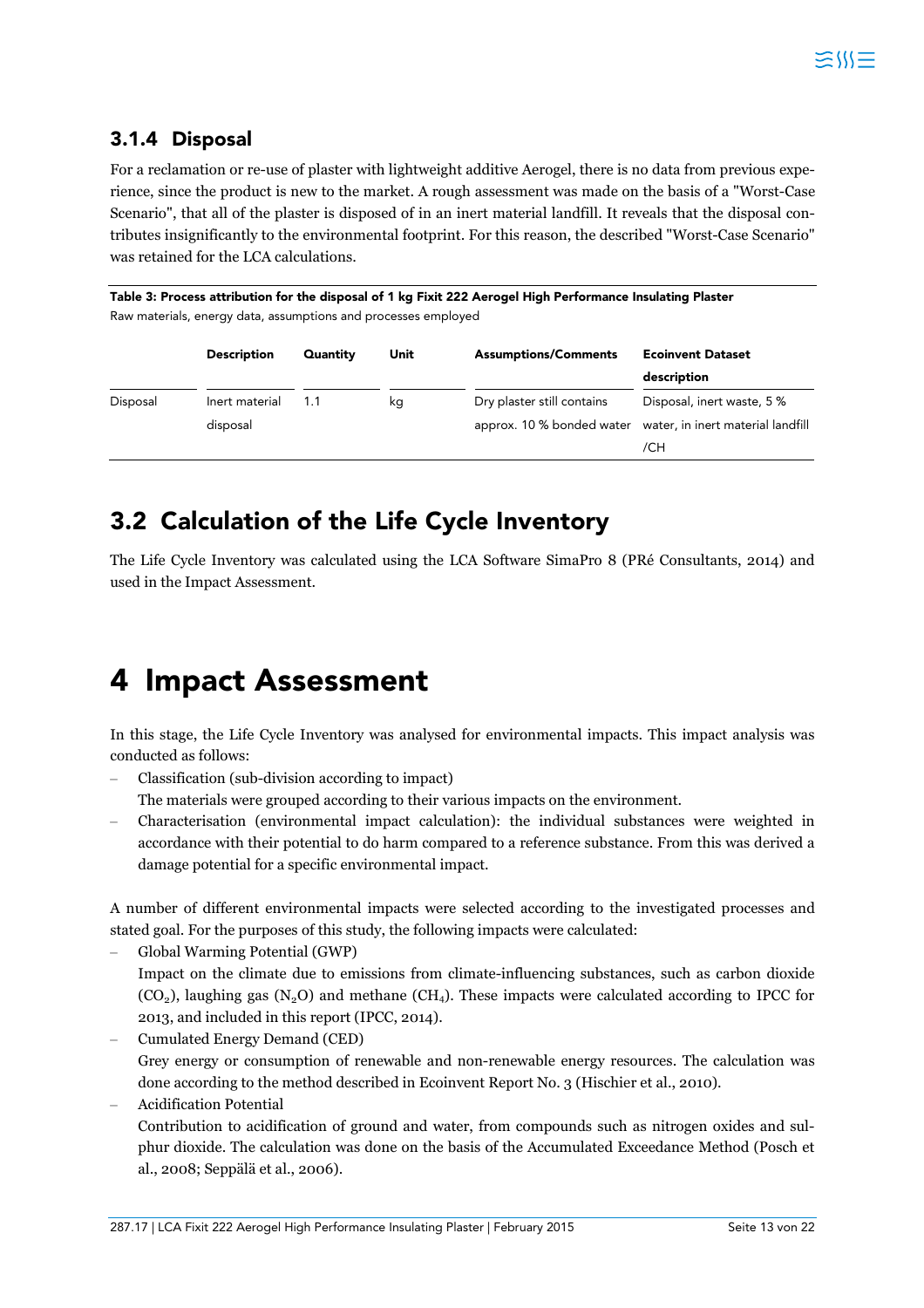– Eutrophication (over-fertilisation)

Changes to the nutrient balance in soil and water, due to the introduction of compounds which contain nitrogen and phosphorous. The calculation of soil eutrophication was done on the basis of the Accumulated Exceedance Method (Posch et al., 2008; Seppälä et al., 2006). The calculation of water eutrophication was done on the basis of the EUTREND Model, as it is implemented in the ReCIPe method (Struijs et al., 2009).

– Ozone Formation Potential Contribution to the development of ozone (photosmog), due to emissions of compounds such as hydrocarbons and nitrous oxides  $(NO_x)$ . The calculation was done on the basis of the ReCIPe implemented method LOTOS\_EUROS (van Zelm et al., 2008).

For most of the selected impact assessments, the recommended calculation method of the JRC (European Commission-Joint Research Centre, 2011) was used. Only the calculation of the cumulated energy consumption is done according to the method described in Ecoinvent Report No. 3 (Hischier et al., 2010) since the JRC does not provide any recommendations for this.

### **4.1 Impact Assessment Results**

In this step, the life cycle inventory is assessed with regards the environmental impacts. The results are reported for 1 kg Fixit 222.

The last column of the table gives the percentage the process (manufacture, application, etc.) in each case contributes to the overall product balance in the respective impact category. For simplicity, the contributions are given only as a percentage of the total, without considering the carbonisation in the use phase.

All results are allocated an uncertainty range, to take into account uncertainties regarding the data and the calculated quantities, as well as inherent uncertainty in the methods used. The uncertainty of the results (one standard deviation) in each case is calculated by Monte Carlo Analysis using the LCA-Software SimaPro 8 (PRé Consultants, 2014).

#### **4.1.1 Manufacture**

In Table 4 are listed the results for the manufacture of the Fixit 222 plaster, including raw materials and pre-processing.

**Table 4: Results of the Impact Assessment for Fixit 222 Aerogel High Performance Insulating Plaster for the manufacture life cycle phase** 

| <b>Impact Category</b>                 | Unit                      | 1 kg Fixit 222     | Percent of the total prod- |
|----------------------------------------|---------------------------|--------------------|----------------------------|
|                                        |                           |                    | uct impact                 |
| Global Warming Potential               | kg CO <sub>2</sub> equiv. | $4.25 \pm 11 \%$   | 99.5%                      |
| <b>Cumulated Energy Demand</b>         | MJ equiv.                 | 66.1 $\pm$ 13 %    | 98.8%                      |
| <b>Acidification Potential</b>         | mol H+ equiv.             | $0.0135 \pm 20 \%$ | 99.0%                      |
| Eutrophication Potential Terrestrial   | mol N equiv.              | $0.0308 \pm 19 \%$ | 98.3%                      |
| Eutrophication Potential Freshwater    | kg P equiv.               | $0.00018 \pm 53$ % | 99.4%                      |
| <b>Eutrophication Potential Marine</b> | kg N equiv.               | $0.00305 \pm 16$ % | 98.5%                      |
| Ozone Creation Potential               | kg NMVOC equiv.           | $0.00870 \pm 19$ % | 98.3%                      |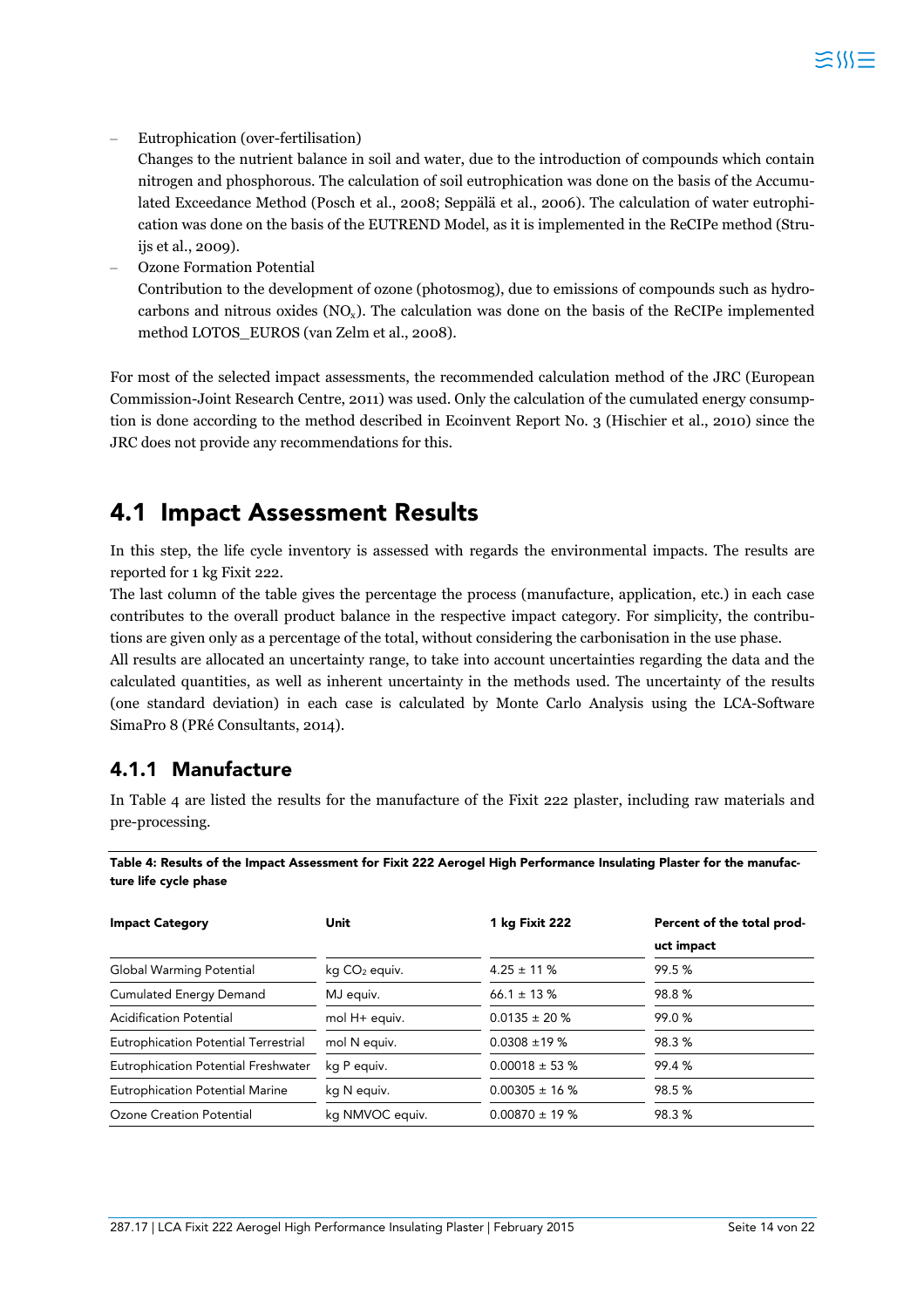The manufacture of Fixit 222 High Performance Insulating Plaster, with over 98 % of the total product impact, is by far the most important process for all considered impact categories.

#### **4.1.2 Application**

The results for the application of the Fixit 222 plaster including raw materials and pre-processing are listed in Table 5

**Table 5: Results of the Impact Assessment for Fixit 222 Aerogel High Performance Insulating Plaster for the application life cycle phase** 

| <b>Impact Category</b>                      | Unit                      | 1 kg Fixit 222        | <b>Percent of total</b> |
|---------------------------------------------|---------------------------|-----------------------|-------------------------|
|                                             |                           |                       | product impact          |
| Global Warming Potential                    | kg CO <sub>2</sub> equiv. | $0.0096 \pm 18 \%$    | 0.2%                    |
| <b>Cumulated Energy Demand</b>              | MJ equiv.                 | $0.565 \pm 18 \%$     | 0.8%                    |
| <b>Acidification Potential</b>              | mol H+ equiv.             | $0.0000542 \pm 23$ %  | 0.4%                    |
| <b>Eutrophication Potential Terrestrial</b> | mol N equiv.              | $0.00016 \pm 34 \%$   | 0.5%                    |
| Eutrophication Potential Freshwater         | kg P equiv.               | $0.00000091 \pm 57 %$ | 0.5%                    |
| <b>Eutrophication Potential Marine</b>      | kg N equiv.               | $0.000015 \pm 33$ %   | 0.5%                    |
| Ozone Creation Potential                    | kg NMVOC equiv.           | $0.000046 \pm 33$ %   | 0.5%                    |

The application of Fixit 222 High Performance Insulating Plaster, at less than 1 % of the total product impact, is insignificant for all considered impact categories.

#### **4.1.3 Use**

Once applied, the plaster requires neither energy, raw materials nor other materials during the use phase, and therefore remains without influence on the impact assessment. Since  $\rm CO_2$  is absorbed from the air during the bonding phase (carbonisation), the Global Warming Potential reduces slightly. The results are summarised in Table 6.

**Table 6: Results of the Impact Assessment for Fixit 222 Aerogel High Performance Insulating Plaster for the use life cycle phase** 

| <b>Impact Category</b>                      | Unit                      | 1 kg Fixit 222 with- | 1 kg Fixit 222 with Percent of total |                |
|---------------------------------------------|---------------------------|----------------------|--------------------------------------|----------------|
|                                             |                           | out carbonisation    | carbonisation                        | product impact |
| Global Warming Potential                    | kg CO <sub>2</sub> equiv. |                      | $-0.1 \pm 14\%$                      | $-2.3%$        |
| <b>Cumulated Energy Demand</b>              | MJ equiv.                 |                      |                                      | $0.0 \%$       |
| <b>Acidification Potential</b>              | mol H+ equiv.             |                      |                                      | $0.0 \%$       |
| <b>Eutrophication Potential Terrestrial</b> | mol N equiv.              |                      |                                      | $0.0 \%$       |
| Eutrophication Potential Freshwater         | kg P equiv.               |                      |                                      | $0.0 \%$       |
| <b>Eutrophication Potential Marine</b>      | kg N equiv.               |                      |                                      | 0.0%           |
| Ozone Creation Potential                    | kg NMVOC equiv.           | $\Omega$             |                                      | $0.0 \%$       |

During the use phase of Fixit 222 High Performance Insulating Plaster, there is a slight reduction in Global Warming Potential.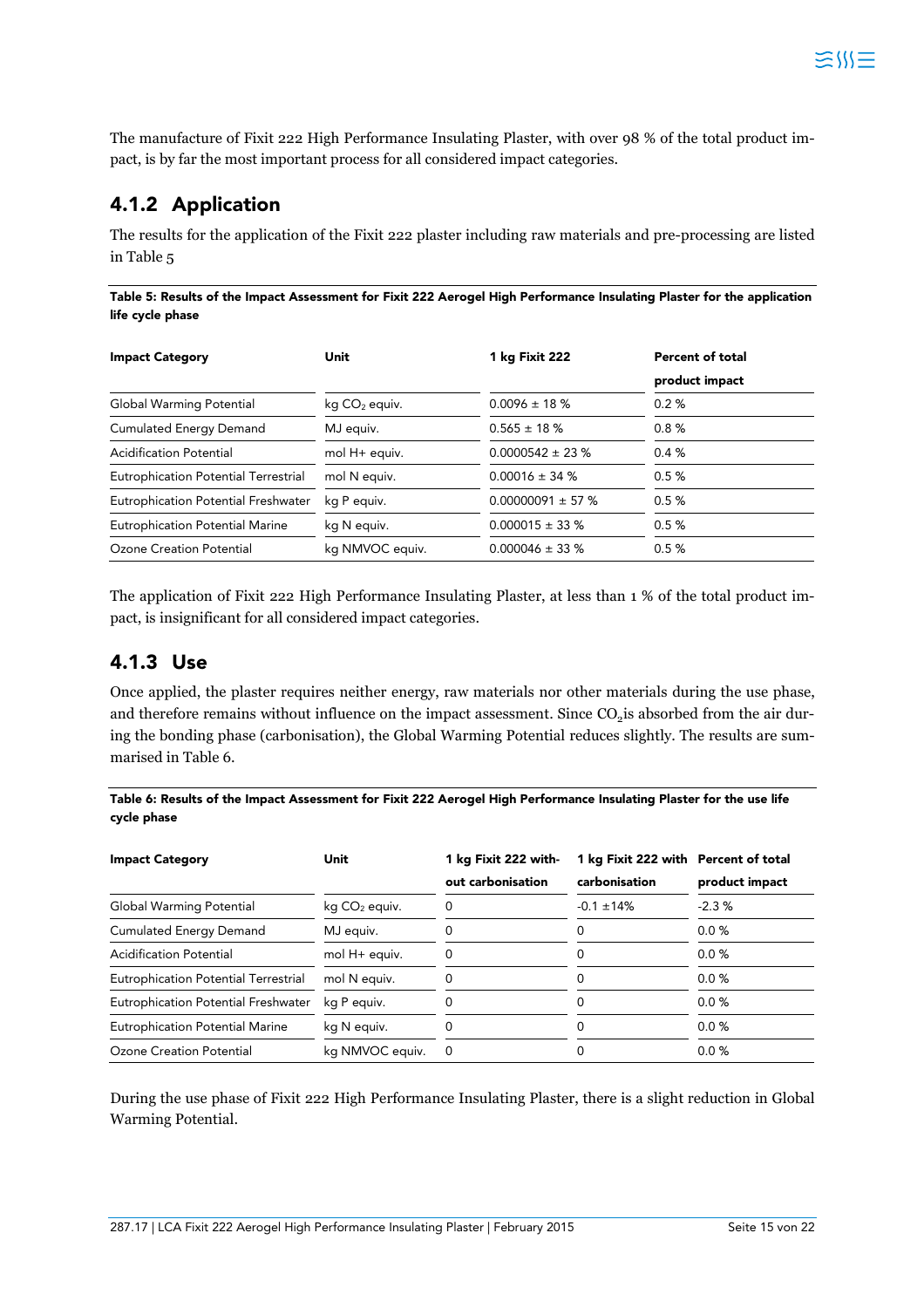#### **4.1.4 Disposal**

The results for the disposal of Fixit 222 plaster, including raw materials and pre-processing, are summarised in Table 7.

**Table 7: Results for the Impact Assessment for Fixit 222 Aerogel High Performance Insulating Plaster for the disposal life cycle phase** 

| <b>Impact Category</b>                      | Unit                      | 1 kg Fixit 222         | <b>Percent of total</b> |
|---------------------------------------------|---------------------------|------------------------|-------------------------|
|                                             |                           |                        | product impact          |
| Global Warming Potential                    | kg CO <sub>2</sub> equiv. | $0.010 \pm 30 \%$      | 0.2%                    |
| <b>Cumulated Energy Demand</b>              | MJ equiv.                 | $0.26 \pm 35 \%$       | 0.4%                    |
| <b>Acidification Potential</b>              | mol H+ equiv.             | $0.000080 \pm 31$ %    | 0.6%                    |
| <b>Eutrophication Potential Terrestrial</b> | mol N equiv.              | $0.00037 \pm 32 \%$    | 1.2%                    |
| Eutrophication Potential Freshwater         | kg P equiv.               | $0.00000012 \pm 59 \%$ | 0.1%                    |
| <b>Eutrophication Potential Marine</b>      | kg N equiv.               | $0.000033 \pm 32$ %    | 1.1%                    |
| Ozone Creation Potential                    | kg NMVOC equiv.           | $0.00011 \pm 31$ %     | 1.2%                    |

The disposal of Fixit 222 High Performance Insulating Plaster, at less than 1.5 % of the total product impact, is not significant for all considered impact categories.

#### **4.1.5 Total Impact Assessment for all Categories**

In Table 8 are summarised the results for the Fixit 222 plaster from cradle to grave, with and without carbonisation (absorption of  $CO<sub>2</sub>$  during bonding).

|  |  | Table 8: Results of the Impact Assessment for Fixit 222 Aerogel High Performance Insulating Plaster Total |
|--|--|-----------------------------------------------------------------------------------------------------------|
|  |  |                                                                                                           |

| <b>Impact Category</b>                      | Unit                      | 1 kg Fixit 222      |                    |  |
|---------------------------------------------|---------------------------|---------------------|--------------------|--|
|                                             |                           | Excl. Carb.*        | Incl. Carb.*       |  |
| Global Warming Potential                    | kg CO <sub>2</sub> equiv. | $4.27 \pm 10 \%$    | $4.17 \pm 10 \%$   |  |
| <b>Cumulated Energy Demand</b>              | MJ equiv.                 | $66.9 \pm 12\%$     | $66.9 \pm 12\%$    |  |
| <b>Acidification Potential</b>              | mol H+ equiv.             | $0.0137 \pm 18$ %   | $0.0137 \pm 18 \%$ |  |
| <b>Eutrophication Potential Terrestrial</b> | mol N equiv.              | $0.0313 \pm 16$ %   | $0.0313 \pm 16$ %  |  |
| Eutrophication Potential Freshwater         | kg P equiv.               | $0.00018 \pm 52$ %  | $0.00018 \pm 52$ % |  |
| <b>Eutrophication Potential Marine</b>      | kg N equiv.               | $0.00310 \pm 14 \%$ | $0.00310 \pm 14$ % |  |
| Ozone Creation Potential                    | kg NMVOC equiv.           | $0.00885 \pm 16$ %  | $0.00885 \pm 16$ % |  |

## **5 Interpretation**

The Impact Assessment results concern the collation of different indicators, each of which describes one aspect of the environmental impacts (Figure 4). In order to obtain a well-founded decision-making basis, the different impacts can be weighted, and summed to a single figure. For this purpose, there are a number of methods.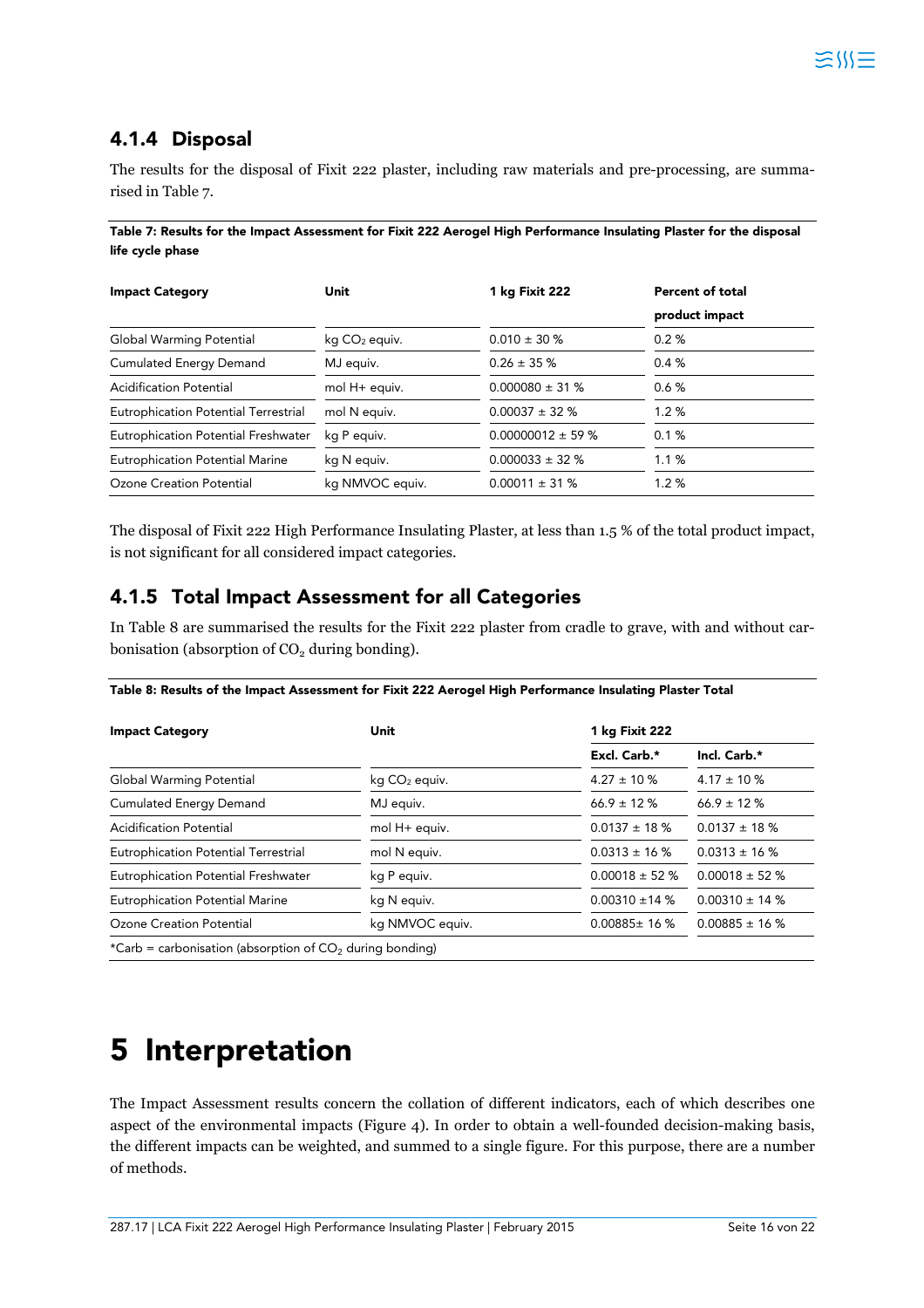



This study utilises the Ecological Scarcity Method 2013 (Frischknecht R. and Büsser Knöpfel S., 2013). The analysis by means of the Ecological Scarcity Method was developed in association with the Swiss Federal Office for the Environment, and is a well-established method in Switzerland. This method was chosen, since it allows the analysis to take into account both the environmental situation and the environmental targets of Switzerland. Although this method reflects Swiss environmental policies, it has a high level of acceptance internationally. The results are expressed in eco-points (EP).

#### **5.1.1 Environmental Footprint**

The environmental footprint of Fixit 222 from manufacture to disposal (cradle to grave), based on the Ecological Scarcity Method 2013, is summarised in Table 9.

| <b>Life Cycle Phase</b>            | Unit | 1 kg Fixit 222    | <b>Percent of total</b> |
|------------------------------------|------|-------------------|-------------------------|
|                                    |      |                   | product impact          |
| Manufacture                        | EP   | $3'676 \pm 14 \%$ | 98.9%                   |
| Application                        | EP   | $22 \pm 16 \%$    | 0.6%                    |
| Use without carbonisation          | EP   | 0                 | 0.0%                    |
| Use with carbonisation             | EP   | $-46 \pm 14 \%$   | $-1.2%$                 |
| Disposal                           | EP   | $17 \pm 30 \%$    | 0.5%                    |
| <b>Total with carbonisation</b>    | ЕP   | $3'669 \pm 12 \%$ | 98.8%                   |
| <b>Total without carbonisation</b> | ЕP   | $3'715 \pm 12\%$  | 100 %                   |

As the impact assessment clearly shows, the by far greatest contribution to the environmental impact arises during the manufacture of Fixit 222 (see also Figure 5). The application and disposal life cycle phases contribute less than 1 % each to the overall environmental footprint. If carbonisation is included in the calculation, the overall environmental footprint reduces to a little more than 1 %.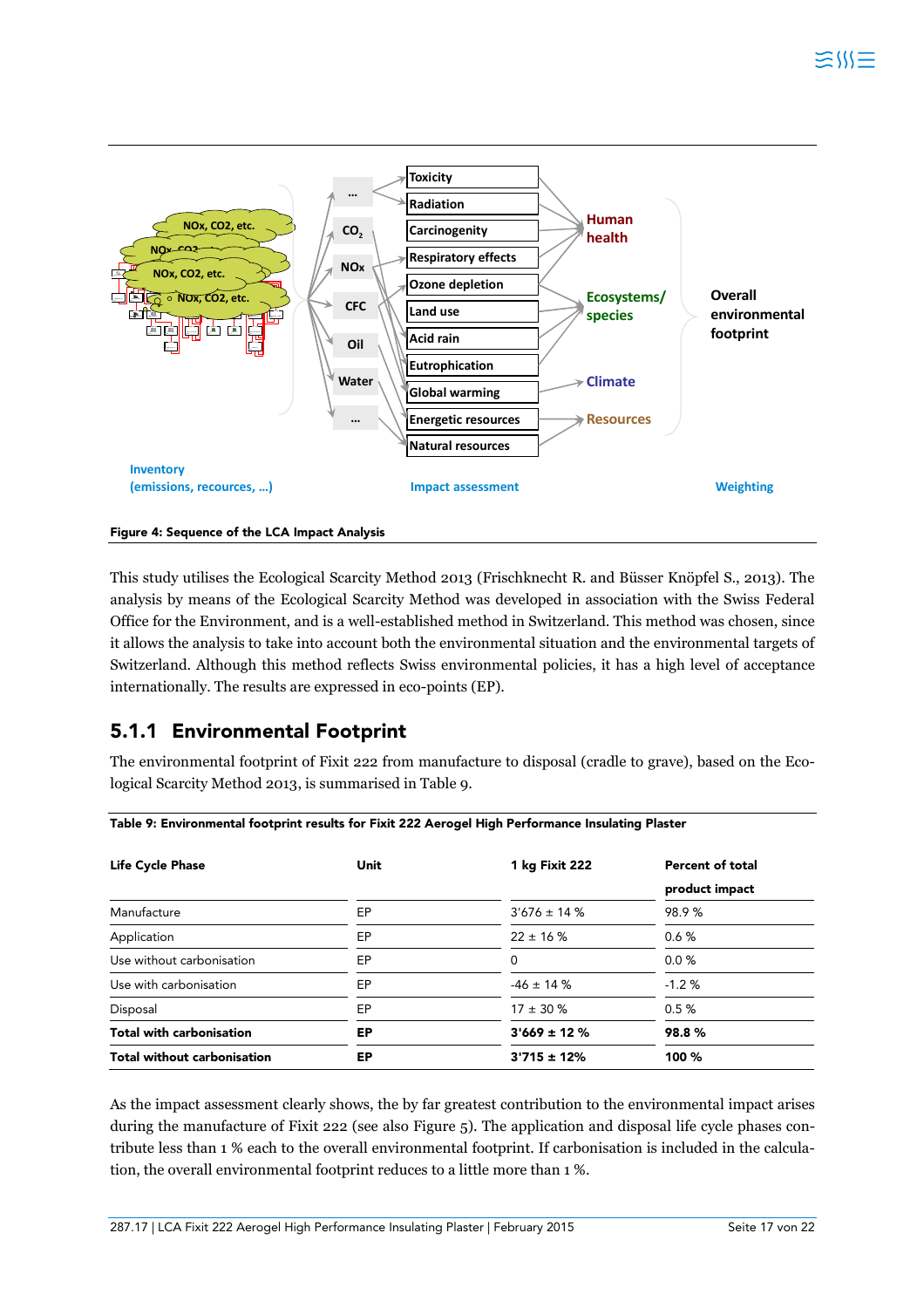#### **5.1.2 Analysis of the Sources and Causes of Environmental Impacts**

In Figure 5, the sources of environmental impact from Manufacture, Application and Disposal are presented for one kilogram Fixit 222 Aerogel High Performance Insulating Plaster in a flow diagram. Around 85 % of the environmental impact is caused by the lightweight additive. A further almost 10 % of the environmental impact is caused by the bonding agent. All other inputs and processes play a minor role.



**Figure 5: Analysis of sources of environmental impacts for Fixit 222 Aerogel High Performance Insulating Plaster**  The environmental impact was calculated using the Ecological Scarcity Method 2013.

Looking at the causes of environmental impact (see Figure 6), it becomes clear that approximately 65 % of the environmental impact is due to the principal air emissions from the burning process  $(CO_2, NO_x, SO_2,$ particles). Around 5 % of the environmental impact is due to radioactive waste during power generation. All other resource usage and emissions contribute less than 5 % to the total environmental impact.

Neither presentation of the results includes the slight  $CO<sub>2</sub>$ -reducing effect of the carbonisation, since this makes effectively no change to the results (approx. 1 % reduction, see Table 9).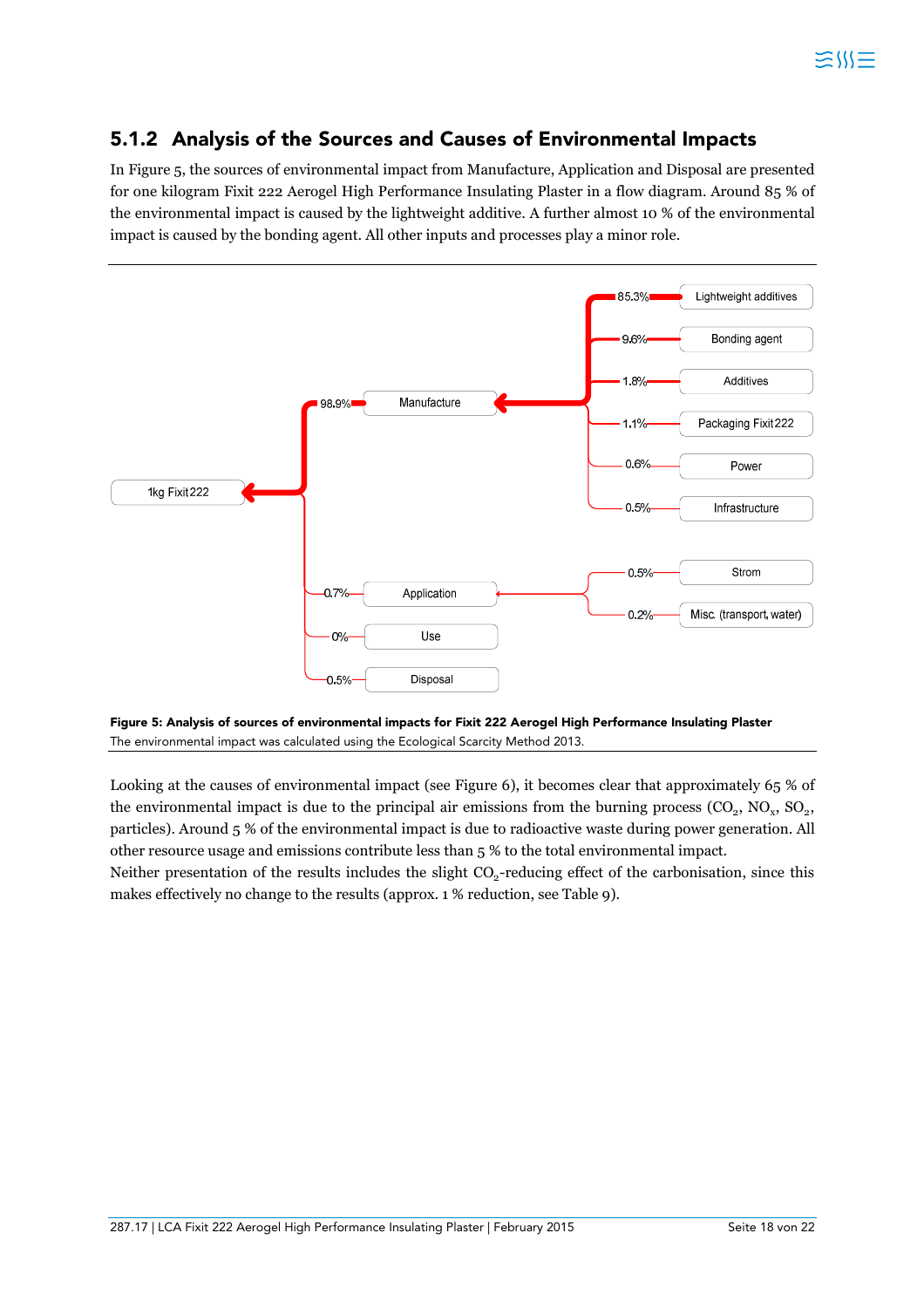

**Figure 6: Causes of environmental footprint in the LCA for 1 kg Fixit 222 Aerogel High Performance Insulating Plaster**  The environmental footprint was calculated using the Ecological Scarcity Method 2013. Causes with less than 1 % effect are grouped together under "Misc. impacts".

## **6 Energy Payback Time**

The energy payback time extends the environmental assessment beyond the limits of the above calculated LCA, since it brings the insulating benefit - and with it the corresponding primary energy savings - into relation with the grey energy of the plaster.

Since the plaster is used mainly in old buildings as external plastering, for the purposes of the calculation of the added insulation value of Fixit 222 Aerogel High Performance Insulating Plaster, i.e. the energy savings from improved insulation, a layer thickness of 5 cm plaster for a square metre of brick wall was used. This is a commonly used plaster thickness used in renovations of old buildings.

The insulating benefit is calculated and recorded as saved primary energy per year in  $MJ/m<sup>2</sup>$  plastered wall surface. The dry pre-application density of Fixit 222 is 220 kg/m<sup>3</sup>. The density of the dry plaster after application is about 200 kg/m<sup>3</sup>. This means that approximately 10% of the original mass is replaced by bonded water. 10 kg Fixit 222 is therefore needed per square metre for a 5 cm thick plaster layer.

In addition, the savings in primary energy due to the insulating plaster over the assumed serviceable life of 40 years are given.

### **6.1 Grey Energy Calculation**

At a density of 200 kg/m<sup>3</sup>, a 5 cm thick insulating layer requires 10 kg Fixit 222 plaster per square metre. From this, the corresponding grey energy can be simply calculated as the cumulated energy cost of 66.9 MJ/kg (resp. 18.6 kWh/kg) for Fixit 222. Table 10 shows the basis and results for the calculations of the grey energy.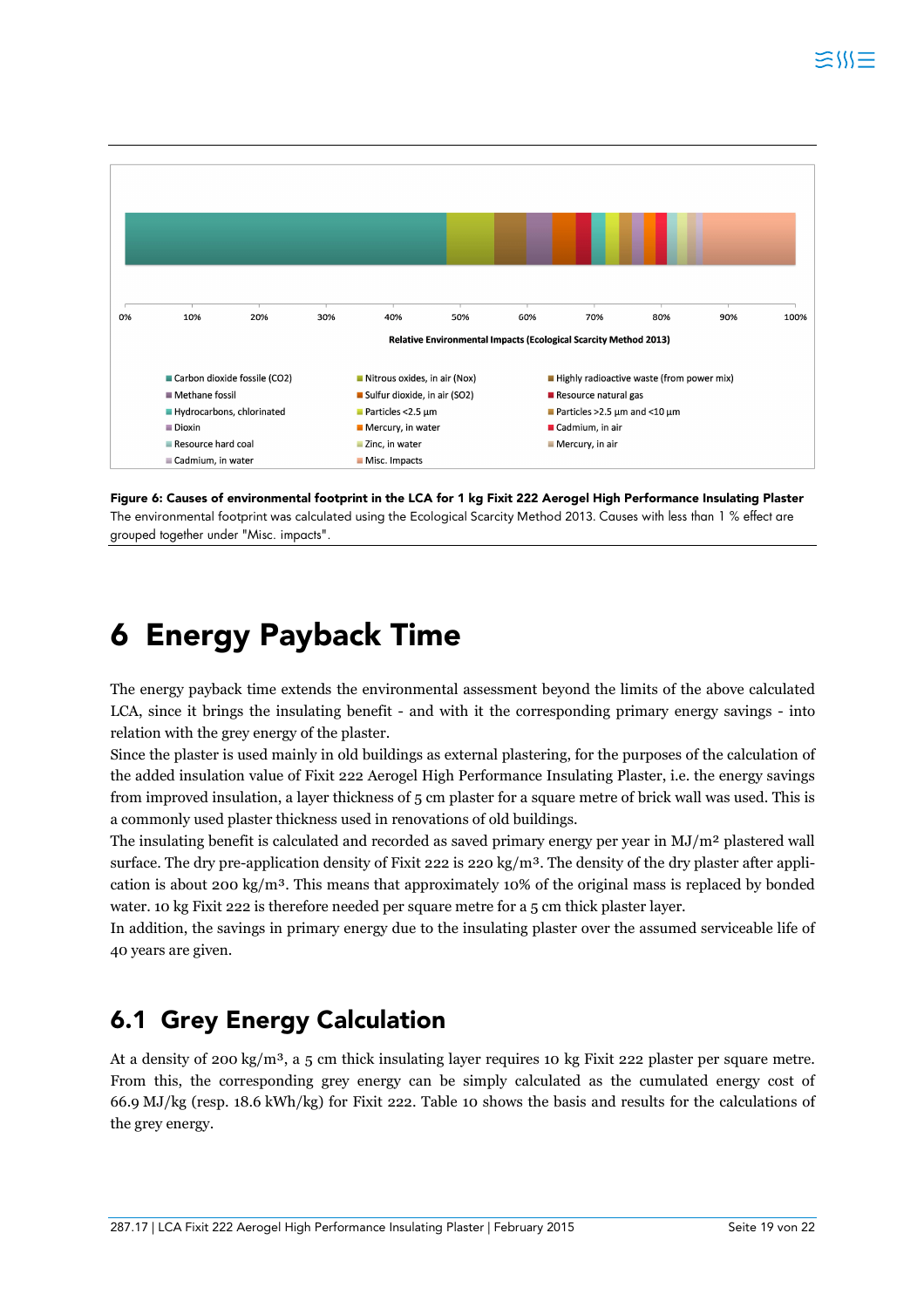| Table 10: Grey energy results for Fixit 222 |                                                 |                                                           |                                              |                              |                                                                              |  |  |  |
|---------------------------------------------|-------------------------------------------------|-----------------------------------------------------------|----------------------------------------------|------------------------------|------------------------------------------------------------------------------|--|--|--|
|                                             | <b>Thermal conduc-</b><br>tivity Lambda<br>W/mK | Grey energy (pri-<br>mary energy use)<br>kWh/kg Fixit 222 | <b>Thickness Fixit</b><br>222 layer kg/m $3$ | Layer thickness in<br>metres | Grey energy (pri-<br>mary energy use)<br>per 5 cm Plas-<br>ter/ $m^2$ in kWh |  |  |  |
| Fixit 222                                   | 0.028                                           | 18.6                                                      | 200                                          | 0.05                         | 186                                                                          |  |  |  |

### **6.2 Calculation of Insulation Benefits**

In order to be able to calculate the benefits of the added insulation, a standard wall system must be defined. For this purpose, an uninsulated, unplastered brick wall, 29cm thick, with a U-value of 1.2 W/( $m<sup>2</sup>K$ ), is compared with a similar wall with a 5 cm thick layer of Fixit 222 Aerogel High Performance Insulating Plaster. The result is an annual primary energy saving due to the insulation of  $65 \text{ kWh/m}^2$ . The detailed calculation basis and results are summarised in Table 11.

|  |  | Table 11: Savings of primary energy through 5 cm Fixit 222 on a brick wall with 3,300 heating-degree-days |
|--|--|-----------------------------------------------------------------------------------------------------------|
|--|--|-----------------------------------------------------------------------------------------------------------|

|                         | Thermal conduc- Layer thickness<br>tivity Lambda | in metres | U-value<br>W/m <sup>2</sup> K | Energy con-<br>sumption  | <b>Energy savings</b><br>per year in |
|-------------------------|--------------------------------------------------|-----------|-------------------------------|--------------------------|--------------------------------------|
|                         | W/mK                                             |           |                               | kWh/m <sup>2</sup> /year | kWh/m <sup>2</sup>                   |
| Standard wall           | 0.44                                             | 0.29      | 1.2                           | 95                       | n. a.                                |
| Standard wall with 5 cm | 0.14                                             | 0.34      | 0.38                          | 30                       | 65                                   |
| Fixit $222/m^2$         |                                                  |           |                               |                          |                                      |

## **6.3 Results**

The function of cumulated net saving of primary energy which results from these calculations is graphed in Figure 7 and Figure 8. The intersection of the line with the x-axis indicates an energy payback time for the Fixit 222 grey energy of approximately 2.9 years, while the intersection of the straight line with the y-axis shows the grey energy level (186 kWh per 5 cm plaster/m²)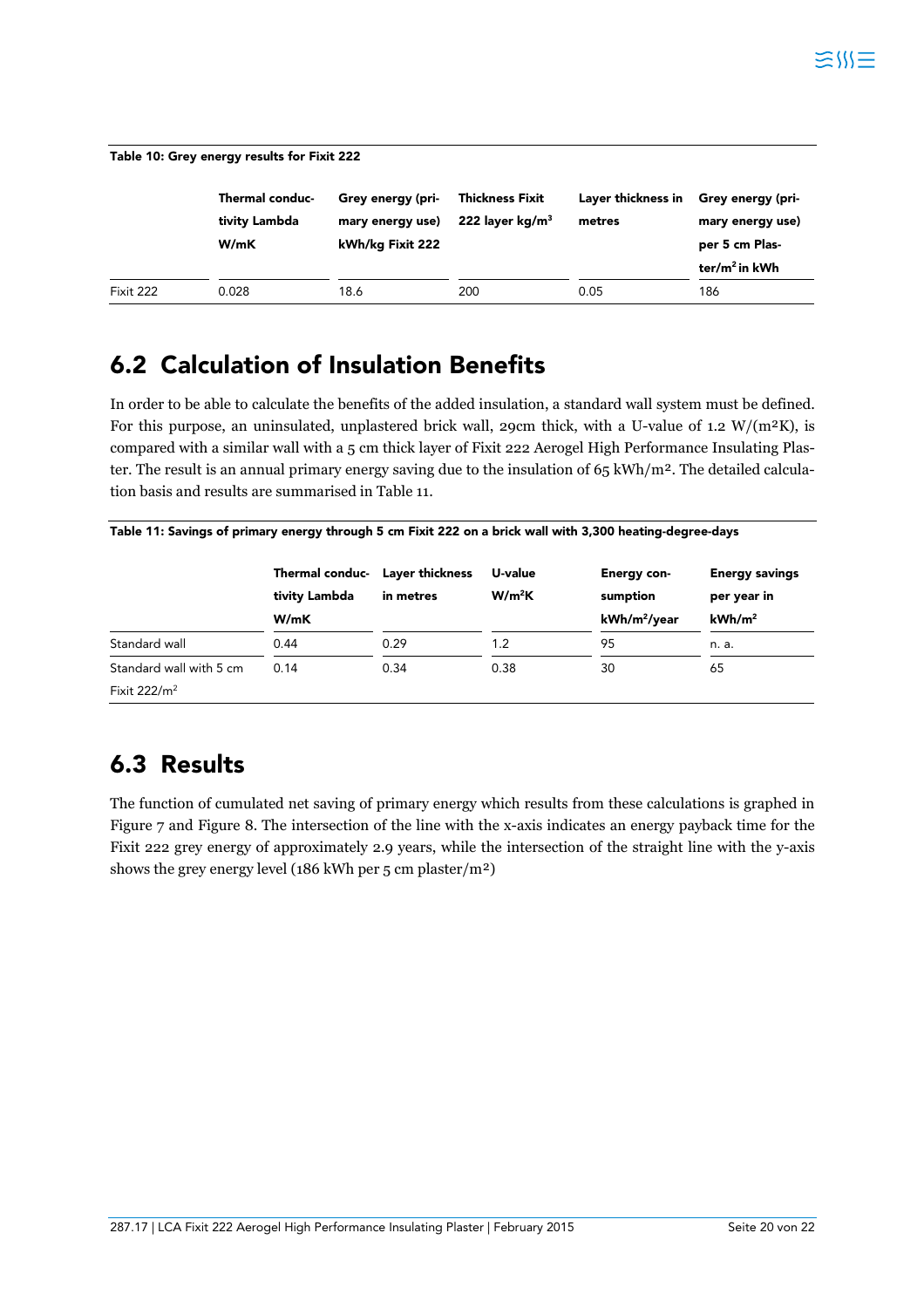

**Figure 7: Grey energy und energy payback time for Fixit 222 Aerogel High Performance Insulating Plaster**  The intersection of the line with the y-axis gives the absolute value of the grey energy. The intersection of the line with the xaxis gives the energy payback time.

Looking at the use of the plaster over the assumed serviceable life of 40 years, there is a cumulated net saving of primary energy due to insulation benefits of about 2,400 kWh/m², which corresponds to around 240 litres of heating oil per m² wall surface area (see Figure 8).



**Figure 8: Net savings of primary energy through use of Fixit 222 Aerogel High Performance Insulating Plaster**  The line shows the cumulated net saving of primary energy after application.